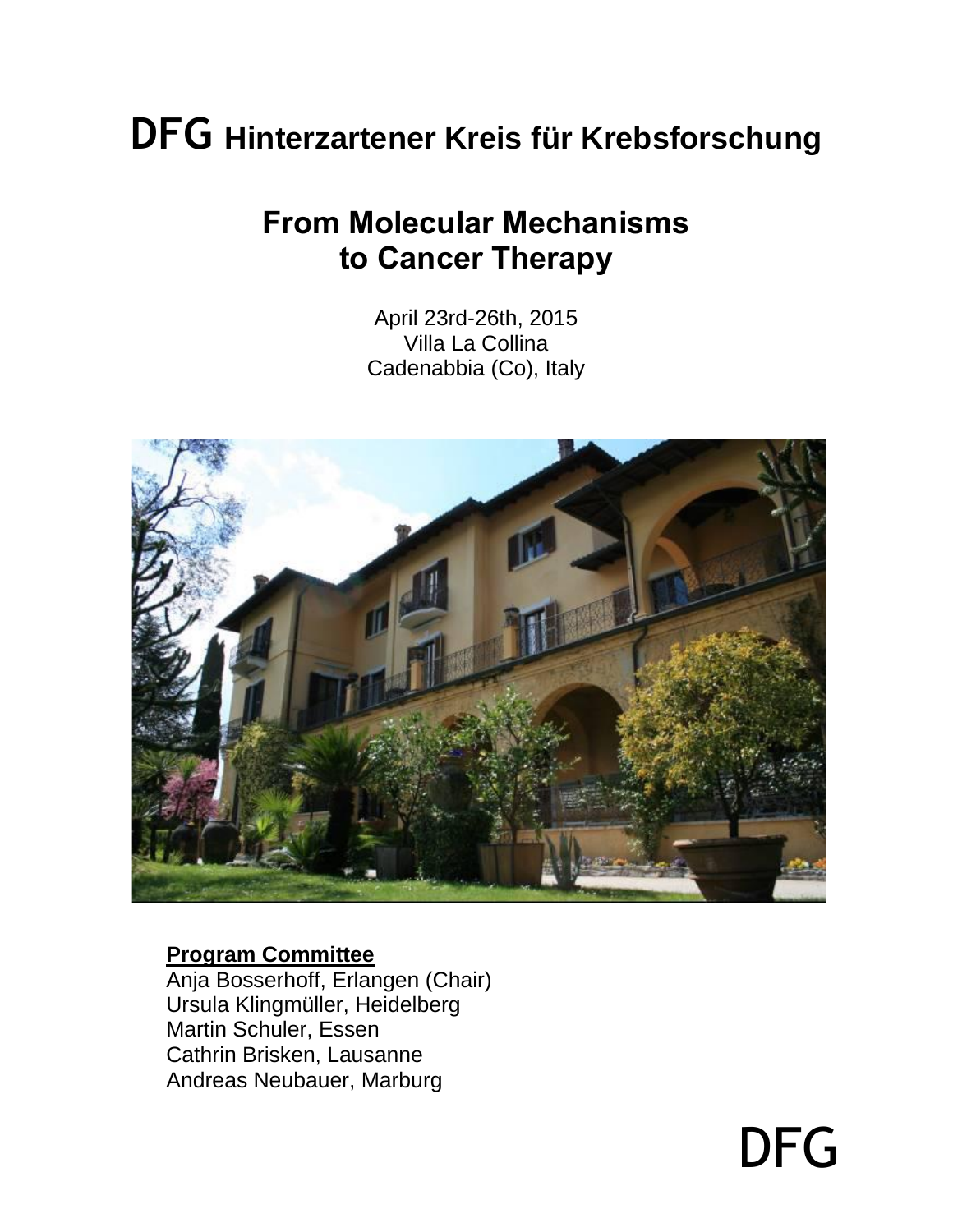#### **Thursday, April 23, 2015**

**Arrival until 2:30 p.m.**

**3:30 – 3:45 Welcome and Introduction Eckard Picht, German Research Foundation Anja Bosserhoff, Chair of the Program Committee**

| Session I: Emerging developments in molecular diagnosis and<br>targeted therapies |                                                                                                                                                                                |  |
|-----------------------------------------------------------------------------------|--------------------------------------------------------------------------------------------------------------------------------------------------------------------------------|--|
|                                                                                   | Chair: Anja Bosserhoff, Erlangen                                                                                                                                               |  |
|                                                                                   | 3:45 - 4:00 Anja Bosserhoff, University of Erlangen, Germany<br>Introduction                                                                                                   |  |
|                                                                                   | 4:00 - 4:15 Stephanie Kreis, University of Luxemburg, Luxemburg<br>Comparison of a healthy miRNome with melanoma miRNomes: are<br>microRNAs suitable blood-derived biomarkers? |  |
|                                                                                   | 4:15 - 4:45 Martin Eilers, University of Würzburg, Germany<br>Understanding and Targeting Myc Proteins                                                                         |  |
|                                                                                   | $5:00 - 5:15$ Coffee Break                                                                                                                                                     |  |
|                                                                                   | 5:15 - 5:45 Angelika Vollmar, University of Munich, Germany<br>Potential of Natural Compounds in Cancer Research                                                               |  |
|                                                                                   | 6:00 - 6:30 Ze'ev Ronai, Sanford-Burnham Medical Research Institute at La Jolla,<br><b>USA</b><br>Ubiquitin ligases in glutamine metabolism and resistance to therapy          |  |

**7:00 p.m. Dinner**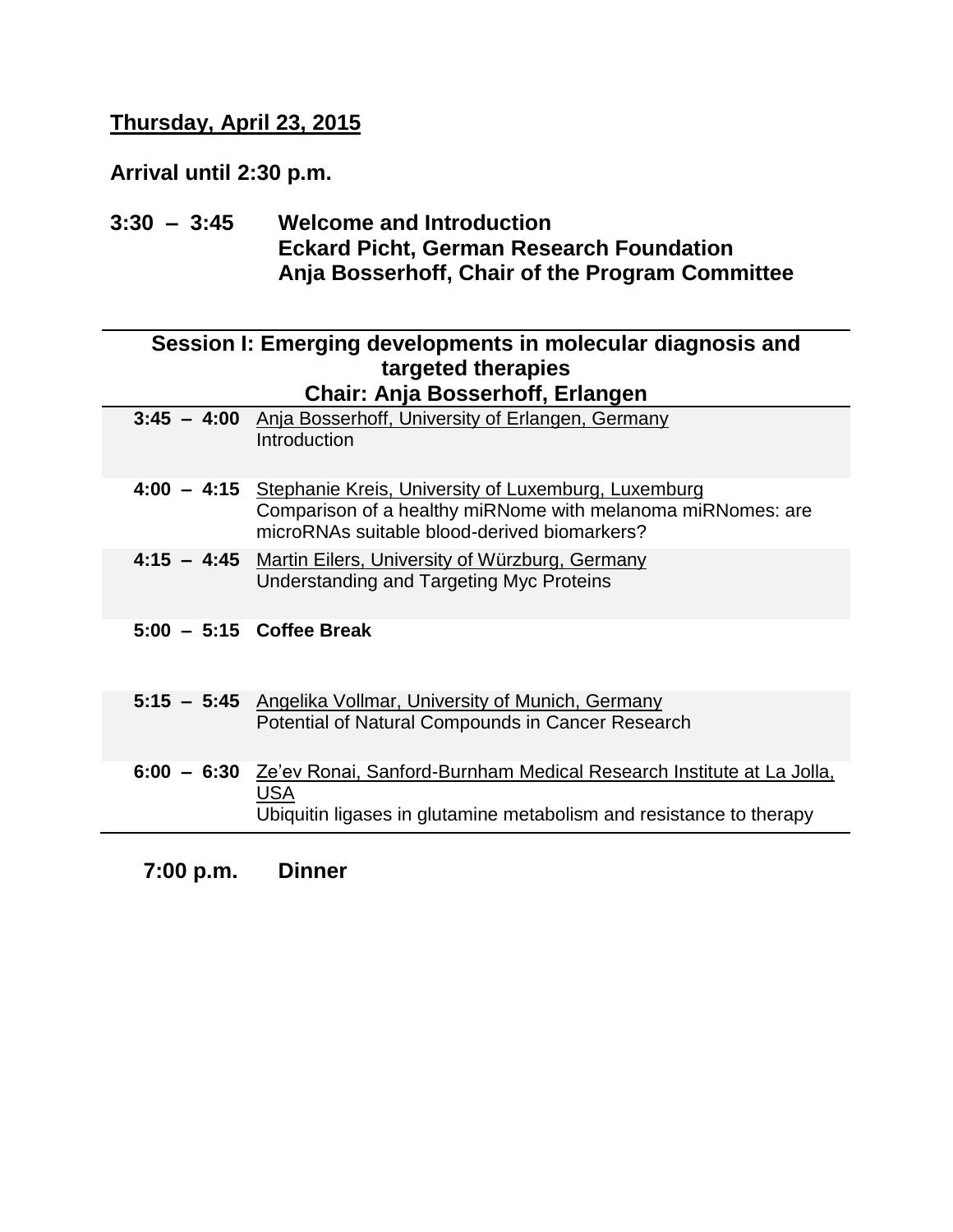### **Friday, April 24, 2015**

| Session II: Exploiting death mechanisms to control cancer<br><b>Chair: Martin Schuler, Essen</b> |                                                                                                                                                           |  |
|--------------------------------------------------------------------------------------------------|-----------------------------------------------------------------------------------------------------------------------------------------------------------|--|
|                                                                                                  | 8:30 - 8:45 Martin Schuler, Essen<br>Introduction                                                                                                         |  |
| $8:45 - 9:00$                                                                                    | Kirsten Lauber, LMU, Klinikum der Universität München, Munich,<br>Germany<br>Radiation-induced death programs                                             |  |
|                                                                                                  | 9:00 - 9:30 Philipp Beckhove, Deutsches Krebsforschungszentrum, Heidelberg,<br>Germany<br>Targeting immune modulatory pathways in cancer                  |  |
| $9:45 - 10:15$                                                                                   | Karl Lang, Universitätsklinikum Essen, Germany<br>Virotherapy with non-oncolytic virus triggers innate interferon response<br>leading to tumor regression |  |
| 10:30 - 10:45 Coffee Break                                                                       |                                                                                                                                                           |  |
|                                                                                                  | 10:45 - 11:15 Tak W. Mak, The Campbell Family Institute for Breast Cancer<br>Research, Toronto, Canada<br>Reactive oxygens in cancer therapy              |  |
|                                                                                                  | 11:30 - 12:00 Kevin Ryan, Cancer Research UK Beatson Institute, Glasgow, UK<br>Autophagy in cell death and cancer                                         |  |
|                                                                                                  |                                                                                                                                                           |  |

- **12:30 1:45 Lunch break**
- **1:45 – 4:15 Free time, Individual Sightseeing\***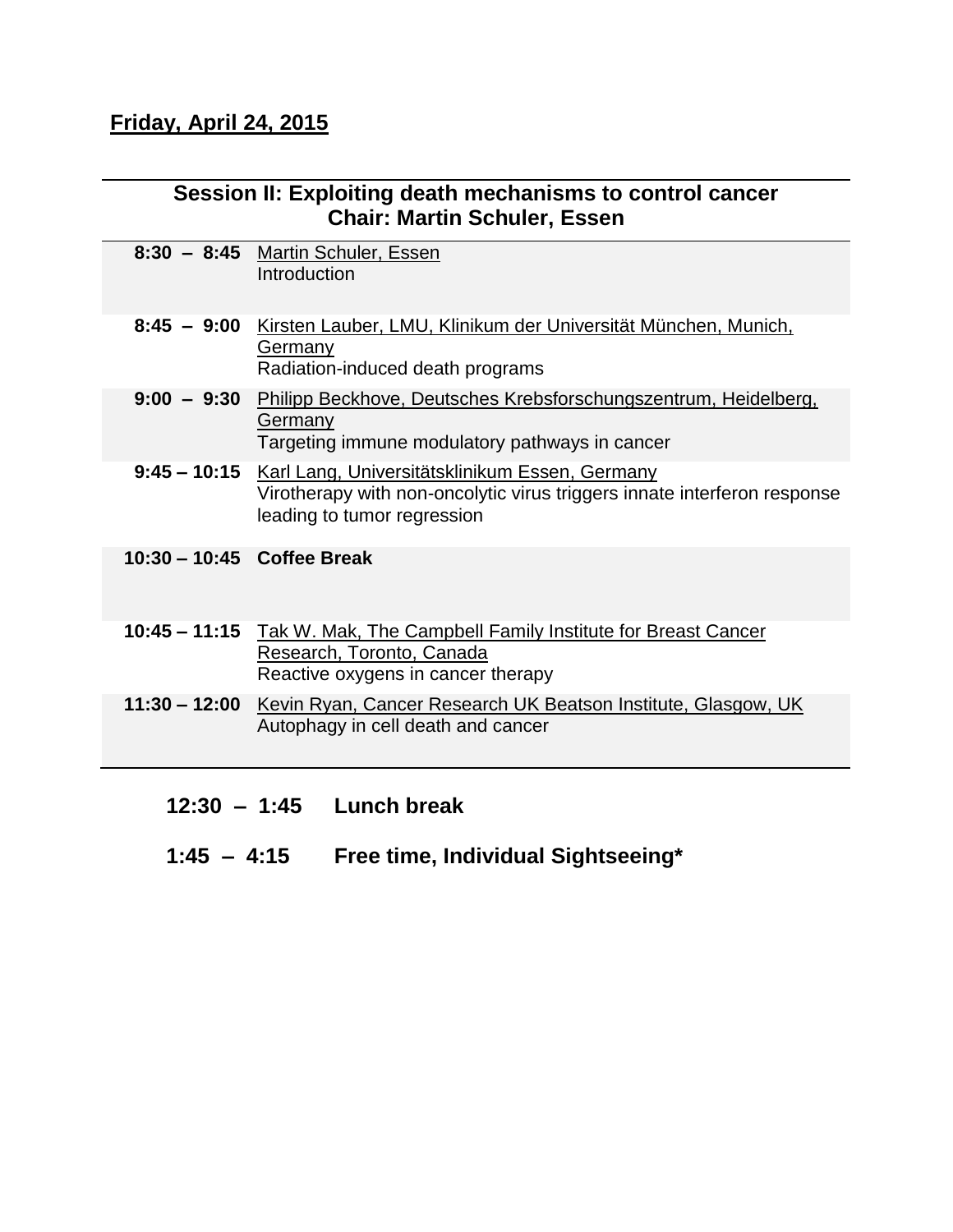## **Friday, April 24, 2015**

| Session III: Using systems biology approaches to link signaling and |                                                                                                                                                                |  |
|---------------------------------------------------------------------|----------------------------------------------------------------------------------------------------------------------------------------------------------------|--|
|                                                                     | metabolism                                                                                                                                                     |  |
|                                                                     | Chair: Ursula Klingmüller, Heidelberg                                                                                                                          |  |
|                                                                     | 4:30 - 4:40 Ursula Klingmüller, DKFZ Heidelberg, Germany<br>Introduction                                                                                       |  |
|                                                                     | 4:40 - 5:00 Almut Schulze, University of Würzburg, Germany<br>Targeting Glucose and Lipid Metabolism to Target growth and Survival<br>of cancer Cells          |  |
|                                                                     | 5:00 - 5:30 Jens Nielsen, University of Technology, Göteborg, Sweden<br>Identifying genome-level metabolic reprogramming in cancer cells                       |  |
|                                                                     | $5:45 - 6:00$ Coffee Break                                                                                                                                     |  |
|                                                                     | 6:00 - 6:30 Fabian Theis, Helmholtz Zentrum Munich, Germany<br>Estimating and integrating phenotype-specific metabolite networks<br>from metabolomics profiles |  |
|                                                                     | 6:45 - 7:15 Lewis Cantley, Meyer Cancer Center at Weill Cornell Medical College,<br>New York, USA<br><b>Cancer Cell Metabolism</b>                             |  |

**8:00 p.m. Dinner**

L,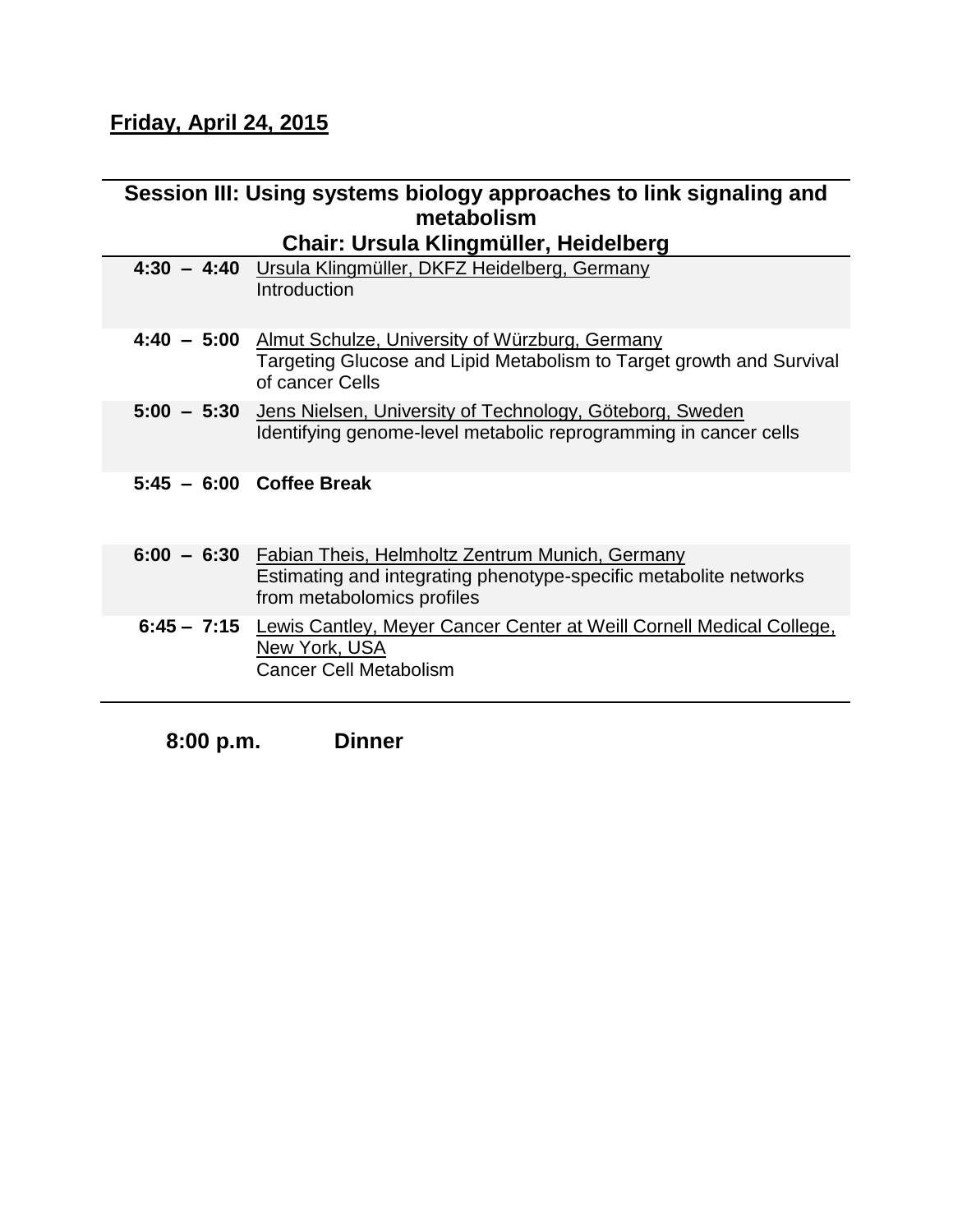#### **Saturday, April 25, 2015**

#### **Session IV: Elucidating and exploiting distinct facets of tumor biology Chair: Cathrin Brisken**

| $8:30 - 8:45$              | Cathrin Brisken, Ecole Polytechnique Fédérale, Lausanne,<br><b>Switzerland</b><br>Introduction                                                              |
|----------------------------|-------------------------------------------------------------------------------------------------------------------------------------------------------------|
| 8:45                       | - 9:00 Miriam Erlacher, University of Freiburg, Germany<br>A neonatal xenograft model reflects natural disease course of juvenile<br>myelmonocytic leukemia |
|                            | 9:00 - 9:30 Inke Näthke, Dundee Cancer Centre, University of Dundee, UK<br>Towards integrated omics for better treatment of breast cancer                   |
| $9:45 - 10:15$             | Pepper Schedin, Oregon Health & Science Univerity, Portland, USA<br>Tissue Remodeling of Breast Postpartum Involution - A Story of<br><b>Metastasis</b>     |
| 10:30 - 10:45 Coffee Break |                                                                                                                                                             |
|                            | 10:45 - 11:15 Connie Eaves, Terry Fox Laboratory, Vancouver, Canada<br>Clonal tracking normal and malignant mammary cell growth in vivo                     |
|                            | 11:30 - 12:00 Anne-Lise Borresen-Dale, Oslo University Hospital, Oslo, Norway<br>Towards integrated "omics" for better treatment of breast cancer           |

#### **12:15 – 1:45 Lunch Break**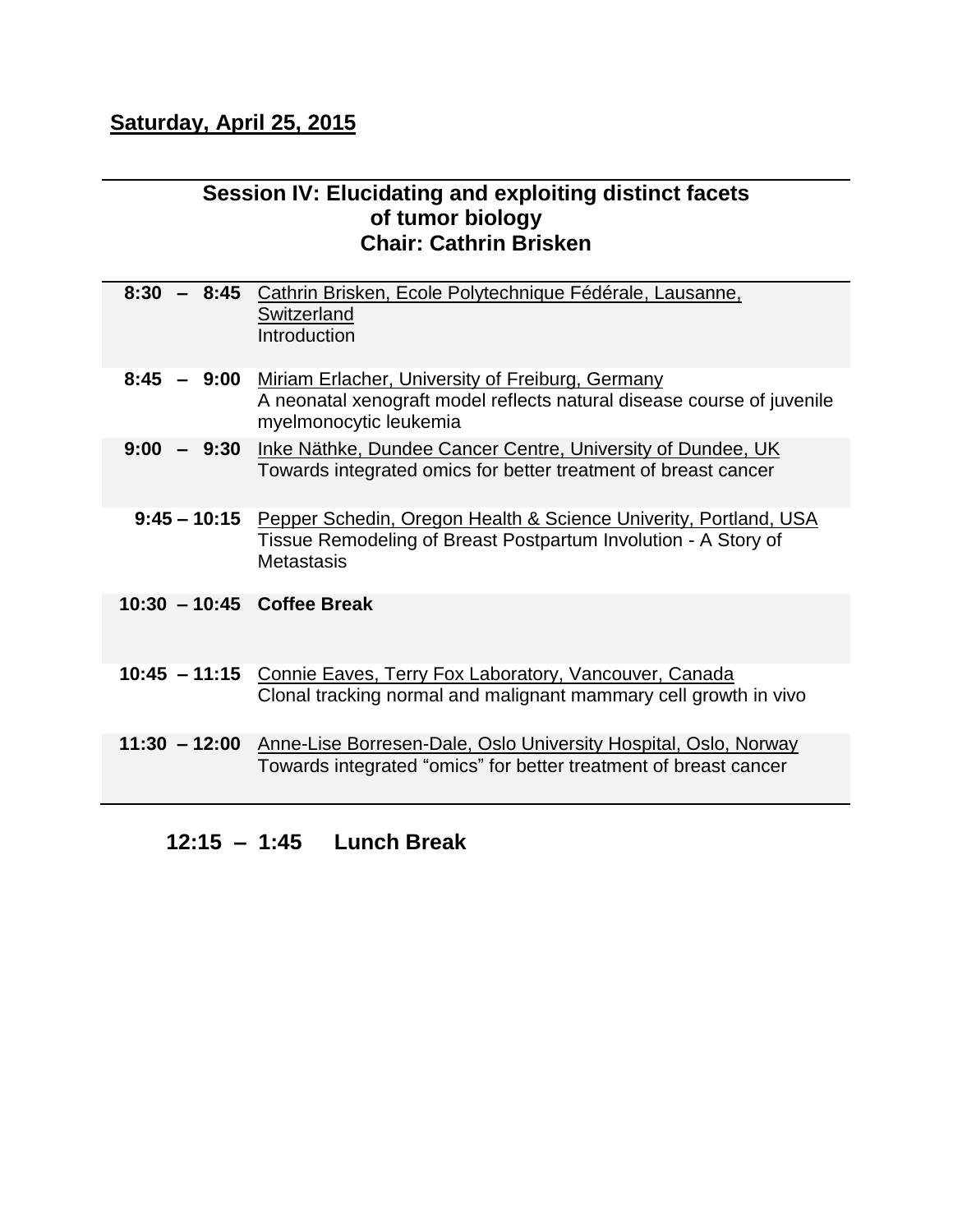# **Saturday, April 25, 2015**

| Session V:: Relevance of mouse models in CML<br><b>Chair: Andreas Neubauer</b> |                                                                                                                                                                                                 |  |
|--------------------------------------------------------------------------------|-------------------------------------------------------------------------------------------------------------------------------------------------------------------------------------------------|--|
|                                                                                | 2:00 - 2:05 Andreas Neubauer, University of Marburg, Germany<br>Introduction                                                                                                                    |  |
|                                                                                | 2:05 - 2:30 Theodora Ross, UT Southwestern Medical Center, Dallas, USA<br>Barriers to Transformation by BCR/ABL                                                                                 |  |
|                                                                                | 2:30 - 3:00 Andreas Burchert, University of Marburg, Germany<br>Eradicating chronic myeloid leukemia in man - what can we learn from<br>murine CML models?                                      |  |
|                                                                                | $3:15 - 3:30$ Coffee Break with cake                                                                                                                                                            |  |
|                                                                                | 3:30 - 4:00 Danielo Perrotti, University of Maryland, USA<br>Role of microRNA in the regulation of CML self-renewal, survival and<br>proliferation                                              |  |
|                                                                                | 4:15 - 4:45 Tessa Holyoake, Paul O'Gorman Leukaemia Research Centre,<br>Glasgow, UK<br>Network profiling of primitive chronic myeloid leukemia cells reveals<br>selective targetable candidates |  |
| $5:30 - 7:00$<br><b>Meeting of the Program Committee</b>                       |                                                                                                                                                                                                 |  |
| 8:00 p.m.                                                                      | <b>Candle Light-Dinner at the Villa</b>                                                                                                                                                         |  |